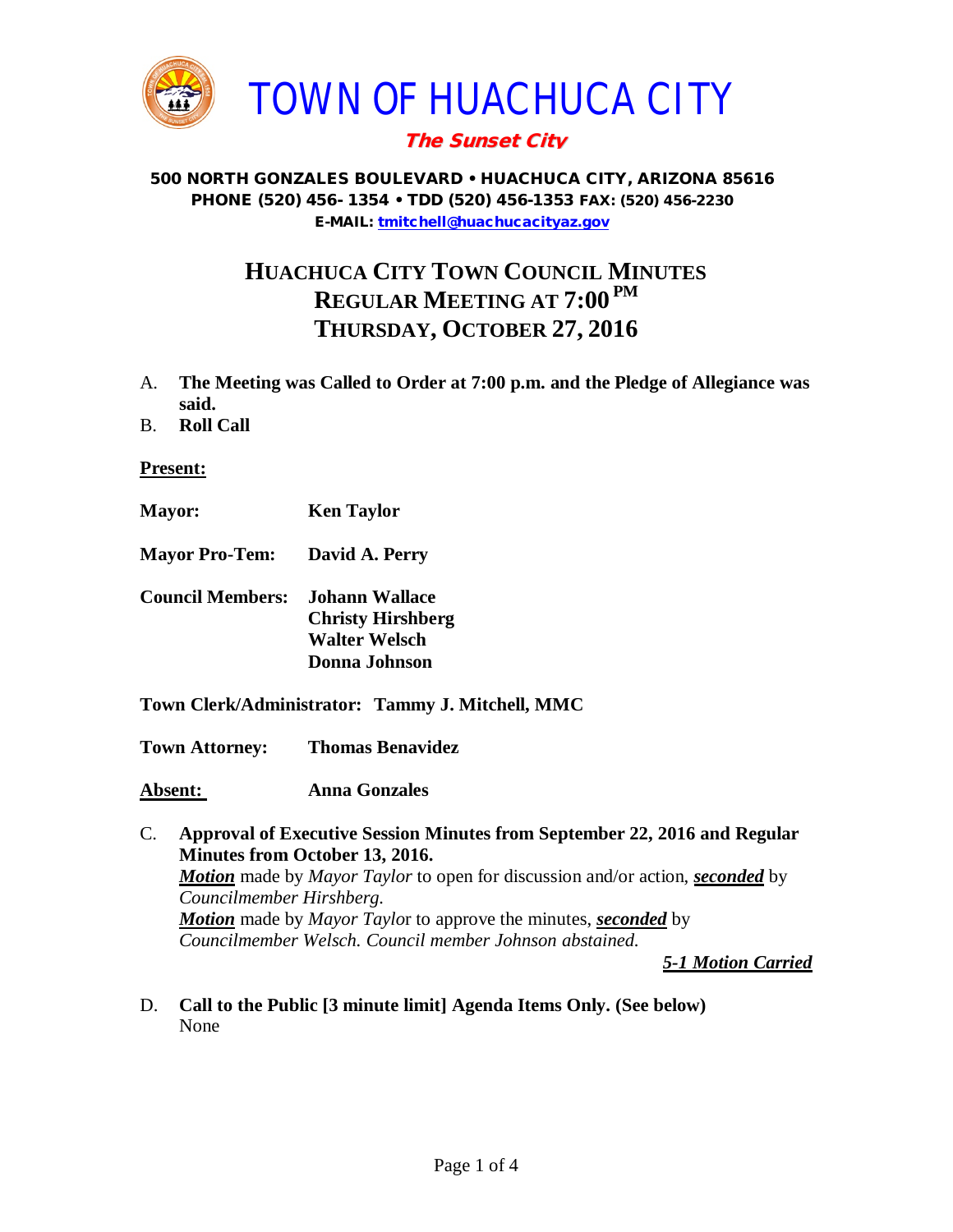## E. **Reports by Council Members and Officers:**

- 1. *Councilmember Welsch - Library/Senior Center***-**Councilmember Welsch reported that he discussed with Director Norris to have one report a month unless there is a lot going on.
- 2. *Councilmember Johann-Wallace-Planning and Zoning***-** Councilmember J. Wallace reported that the P  $\&Z$  is fairly quit right now. The WLB is working on the first draft of the 10 year plan.
- 3. *Council Member Hirshberg-Parks and Recreation***-**Council Member Hirshberg reported that they had their Parks & Rec's meeting and the Trunk or Treat is ready to go. We have plaques made for first, second and third place so come and decorate your car and hand out candy. We have donations from Midas for a free oil change and from Peter Piper Pizza for free pizzas. The Craft and Small Business Expo still has tables available. The Polar Express is ready to go on December  $9<sup>th</sup>$  along with the tree lighting.
- 4. *Councilmember Johnson - Public Safety-* Council member Johnson reported that so far this year, the police responded to 1,447 calls for service, affected 970 traffic stops, issued 283 warnings and equipment repair orders with 367 violations and issued 645 separate charges on 486 tickets. Animal Control responded to 199 calls for service. The Fire Department has responded to 65 EMT calls and 55 fire calls. Dispatch cleared 391 calls for service and answered 9,973 calls and greeted 4,192 visitors. Chief Thies reported that this week Kyle Arnett will graduate from Police Academy. Chief Allmon said we are planning the food drive right after Thanksgiving; we are also planning the Toy Drive slated for December 17, 2016. There have been a few vehicle accidents lately one right out in front of City Hall; and we have the EMT's working now they have been great. Chief Allmon stated he has a prebuilt meeting in Phoenix for the new fire truck and he will be attending this on Monday November 7, 2016. Chief Allmon stated he put in for another ISO inspection but we will not know when it will be. Chief Thies stated that the fire department is doing great with people there all the time the response time is immediate and Chief Thies thanked the council for approving this and Chief Allmon for all his hard work to get this accomplished.
- 5. *Mayor Pro Tem Perry - Public Works-* Council member Perry reported that Public Works is cutting grass hopefully the last time this year. No big thing going on at the landfill.
- 6. *Councilmember Gonzales - Finance-* Clerk Mitchell reported we are still working with the accountants and most of all the accounts are balanced. Mayor Taylor said the accounting for the city has been a little bit off and he is confident that we are finally catching up and balancing the accounts.
- 7. *Mayor Taylor -*May*or* Taylor stated he has nothing at this time.
- 8. *Tammy Mitchell - Town Clerk's/Administrator Report-* Clerk Mitchell reported that she will have a table set up for Trunk or Treat.
- F. **Unfinished Business:**

**None**

- G. **New Business:** 
	- 1. **Discussion and/or action [Mayor Taylor]: Security for city hall including a metal detector.**

*Motion* made by *Mayor Taylor* to open for discussion and/or action, *seconded* by *Councilmember Johnson.*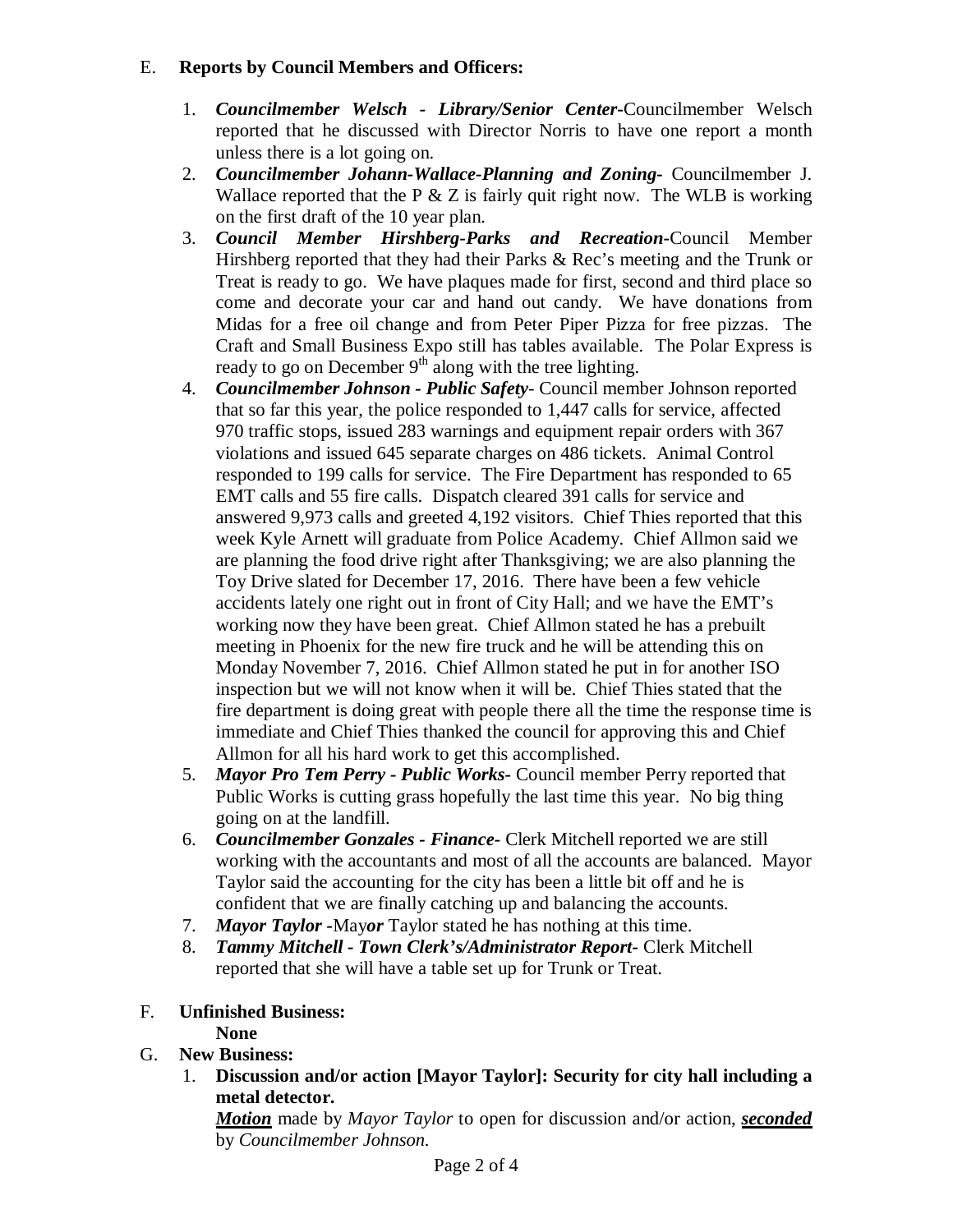Council member Johnson commented she would like to look into security for town hall. Council member Johnson said she spoke with Ranger Chapman on some items to secure city hall. Ranger Chapman said he found a portable metal detector that comes with a free wand. This was about 2700 hundred dollars. Councilmember Wallace asked Chief Thies his thoughts on this. Chief Thies stated this could be very intrusive and that is not what we are looking to do therefore, he would like to do more research on this. Mayor Taylor said that we should have staff look at this and see what procedures need to take place. *Motion* made by *Mayor Taylor* to postpone this item while staff researches for a solution, *seconded* by *Councilmember Johnson.*

## *6-0 Motion Carried*

2. **Discussion and/or Action [Mayor Taylor]: Set date and time for the second meeting in November due to the Holiday.** 

*Motion* made by *Mayor Taylor* to open for discussion and/or action, *seconded* by *Councilmember Hirshberg*.

*Motion* made by *Mayor Taylor* to set the second council meeting of November meeting for Wednesday November 23, *seconded* by *Councilmember Johnson*

*6-0 Motion Carried*

3. **Discussion and/or Action [Mayor Taylor]: Second reading of Ordinance No. 2016-20, an ordinance of the Town amending the Town Code, Title 9 "Public Peace Morals and Welfare," Chapter 9.05 "General Offenses," adding new section 9.05.240, prohibiting permitting or encouraging underage drinking.** 

*Motion* made by *Mayor Taylor* to open for discussion and/or action, *seconded* by *Councilmember Wallace. After further discussion the council moved this forward.*

*Motion* made by *Mayor Taylor* to approve Ordinance No. 2016-20, *seconded* by *Councilmember Welsch.*

*6-0 Motion Carried*

4. **Discussion and/or action [Mayor Taylor]: Adopting a salary range or pay schedule for employment positions at the Town. Resolution 2016-24.**

*Motion* made by *Mayor Taylor* to open for discussion and/or action, *seconded* by *Councilmember Johnson.* After further discussion the council moved this forward.

*Motion* made by *Mayor Taylor* to approve Resolution 2016-24 Adopting the Salary Range or Pay Schedule, *seconded* by *Councilmember Johnson.*

*6-0 Motion Carried*

H. **Payment Approval Report in the amount of \$52,181.66:** *Motion* made by *Mayor Taylor* to open for discussion and/or action, *seconded* by *Councilmember Johnson. Motion* made by *Mayor Taylor* to approve the payment of \$52,181.66, *seconded* by *Councilmember Johnson.*

#### *6-0 Motion Carried*

I. **Call to the Public: [3 min. limit] ARS38-431-01 Public body may make an open call to the public during a public meeting, subject to reasonable time, place and**